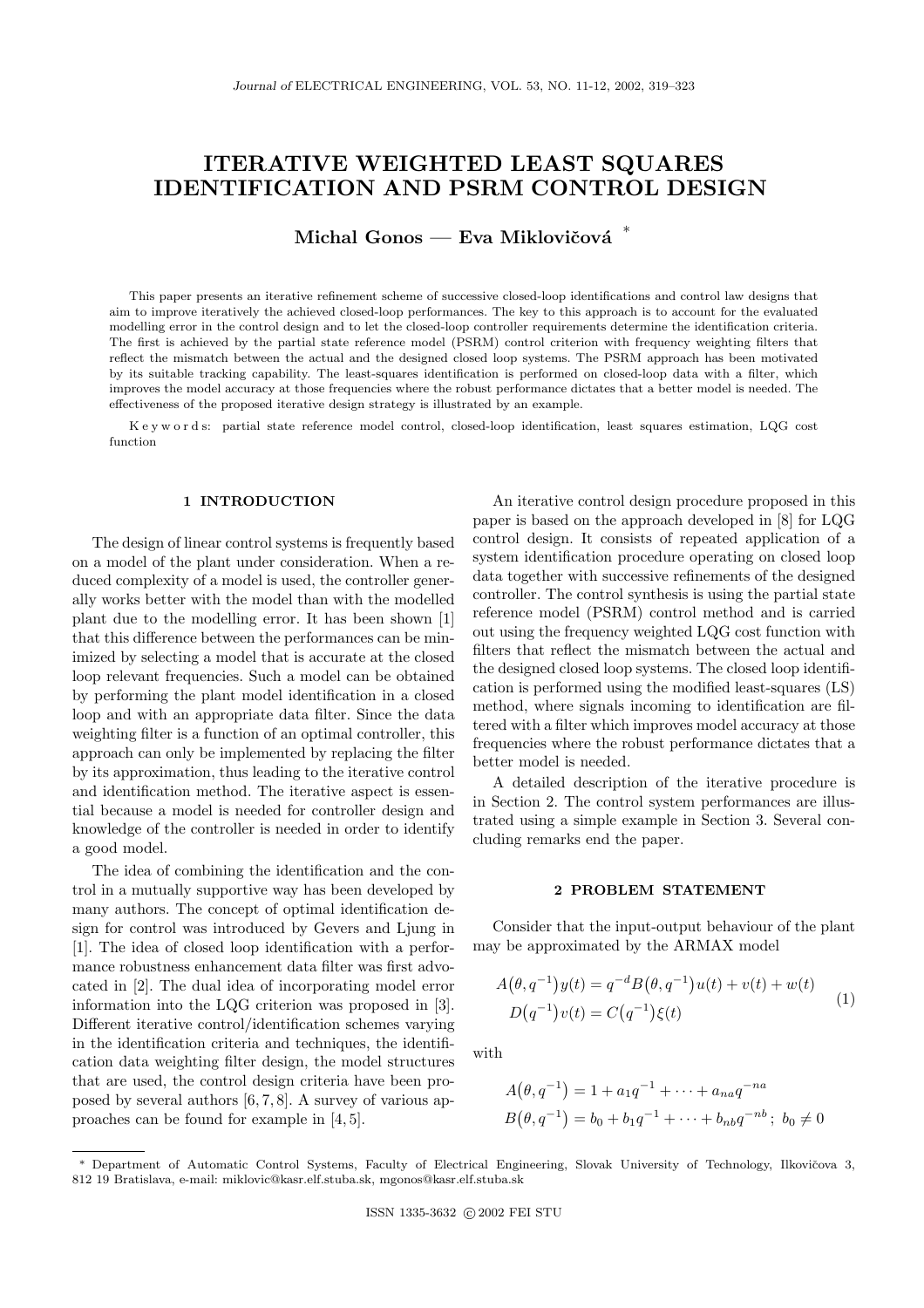

Fig. 1. Iterative PSRM control design

$$
C(q^{-1}) = 1 + c_1 q^{-1} + \dots + c_{nc} q^{-nc}
$$
  

$$
D(q^{-1}) = 1 + d_1 q^{-1} + \dots + d_{nd} q^{-nd}
$$
  

$$
\theta^{\top} = [a_1 \dots a_{na} \ b_0 \dots b_{nb}]
$$

where  $u(t)$  is the control variable,  $y(t)$  is the measured plant output,  $d$  denotes the minimum plant model delay in sampling periods,  $v(t)$  and  $w(t)$  represent the external disturbances and modelling errors, respectively,  $\{\xi(t)\}\$ is assumed to be a sequence of widely spread pulses of unknown magnitude or independent random variables with zero mean values and finite variances and  $\theta$  denotes the vector of plant model parameters. The transfer function  $z^{-d-1}B(\theta, z^{-1})/A(\theta, z^{-1})$  would represent the control model, while the transfer function  $D(z^{-1})/C(z^{-1})$  denotes the internal model of the state disturbances.

The proposed iterative control design procedure consists of two parts (Fig. 1):

- a local PSRM design using the model of the plant and the plant/model mismatch information,
- a local LS identification performed on the closed loop data with a specific data filter.

# 2.1 PSRM control design

To ensure the suitable tracking capability, the PSRM approach has been used to design the controller [9]. The plant model (1) may be given the following partial state representation

$$
A(\theta, q^{-1})D(q^{-1})x(t) = q^{-(d+1)}D(q^{-1})u(t)
$$
  

$$
y(t) = B(\theta, q^{-1})x(t)
$$
 (2)

where  $x(t)$  denotes the partial state. The ideal deadbeat partial state reference model control objective is

$$
x(t) - x^*(t) = 0
$$
 (3)

where  $x^*(t)$  is the desired partial state, which can be specified as an output of asymptotically stable system

$$
x^*(t) = \beta y^*(t) \tag{4}
$$

$$
A_m(q^{-1})y^*(t+d+1) = B_m(q^{-1})u^*(t), \ \ \beta = \frac{1}{B(1)}
$$

where  $B_m(z^{-1})/A_m(z^{-1})$  is the reference model transfer function,  $\{u^*(t)\}\$ is a bounded set-point sequence and  $\beta$ is a scalar introduced to get a unitary closed loop static gain.

Substituting  $(4)$  into  $(2-3)$  yields

$$
A(\theta, q^{-1})D(q^{-1})\beta y^*(t) = D(q^{-1})u(t - d - 1)
$$
  

$$
y(t) = B(\theta, q^{-1})\beta y^*(t)
$$
 (5)

This allows to restate the ideal PSRMC objective (3) as follows

$$
e_y(t) = D(q^{-1})e_u(t) = 0
$$
\n(6)

where

$$
e_y(t) = y(t) - B(\theta, q^{-1})\beta y^*(t)
$$
  
\n
$$
e_u(t) = u(t) - A(\theta, q^{-1})\beta y^*(t + d + 1)
$$
\n(7)

In the non-ideal case, when the system output can be influenced by state disturbances and/or unmodelled dynamics, it is advisable to relax the ideal PSRMC objective (6) using the frequency weighted LQG criterion

$$
J^{C} = \lim_{N \to \infty} \frac{1}{N} \sum_{t=1}^{N} \left\{ \left[ F_{1}(z^{-1}) e_{y}(t) \right]^{2} + \lambda^{2} \left[ F_{2}(z^{-1}) D(z^{-1}) e_{u}(t) \right]^{2} \right\} \tag{8}
$$

where  $\lambda$  is a non-negative control weighting scalar and  $F_1(z^{-1})$  and  $F_2(z^{-1})$  denote user specified input and output frequency weighting, respectively.

The weighting functions are chosen as the following ratios of the estimated spectra

$$
F_1(z^{-1}) = \frac{w_{yn}(z^{-1})}{w_{yd}(z^{-1})} = \frac{\hat{\Phi}_{ey}}{\hat{\Phi}_{eyc}}
$$
  

$$
F_2(z^{-1}) = \frac{w_{un}(z^{-1})}{w_{ud}(z^{-1})} = \frac{\hat{\Phi}_{eu}}{\hat{\Phi}_{euc}}
$$
(9)

where  $\hat{\Phi}_{ey}$ ,  $\hat{\Phi}_{eu}$ ,  $\hat{\Phi}_{eye}$ ,  $\hat{\Phi}_{euc}$  denote spectra of signals  $e_y(t)$ ,  $e_u(t)$ ,  $e_y^c(t)$ ,  $e_u^c(t)$  that can be estimated from data using low order AR models.

$$
e_y^c(t) = y^c(t) - B(\theta, q^{-1})\beta y^*(t)
$$
  
\n
$$
e_u^c(t) = u^c(t) - A(\theta, q^{-1})\beta y^*(t + d + 1)
$$
\n(10)

are signals obtained from the simulated closed loop with the designed controller where the true plant is replaced by the plant model (see Fig. 1).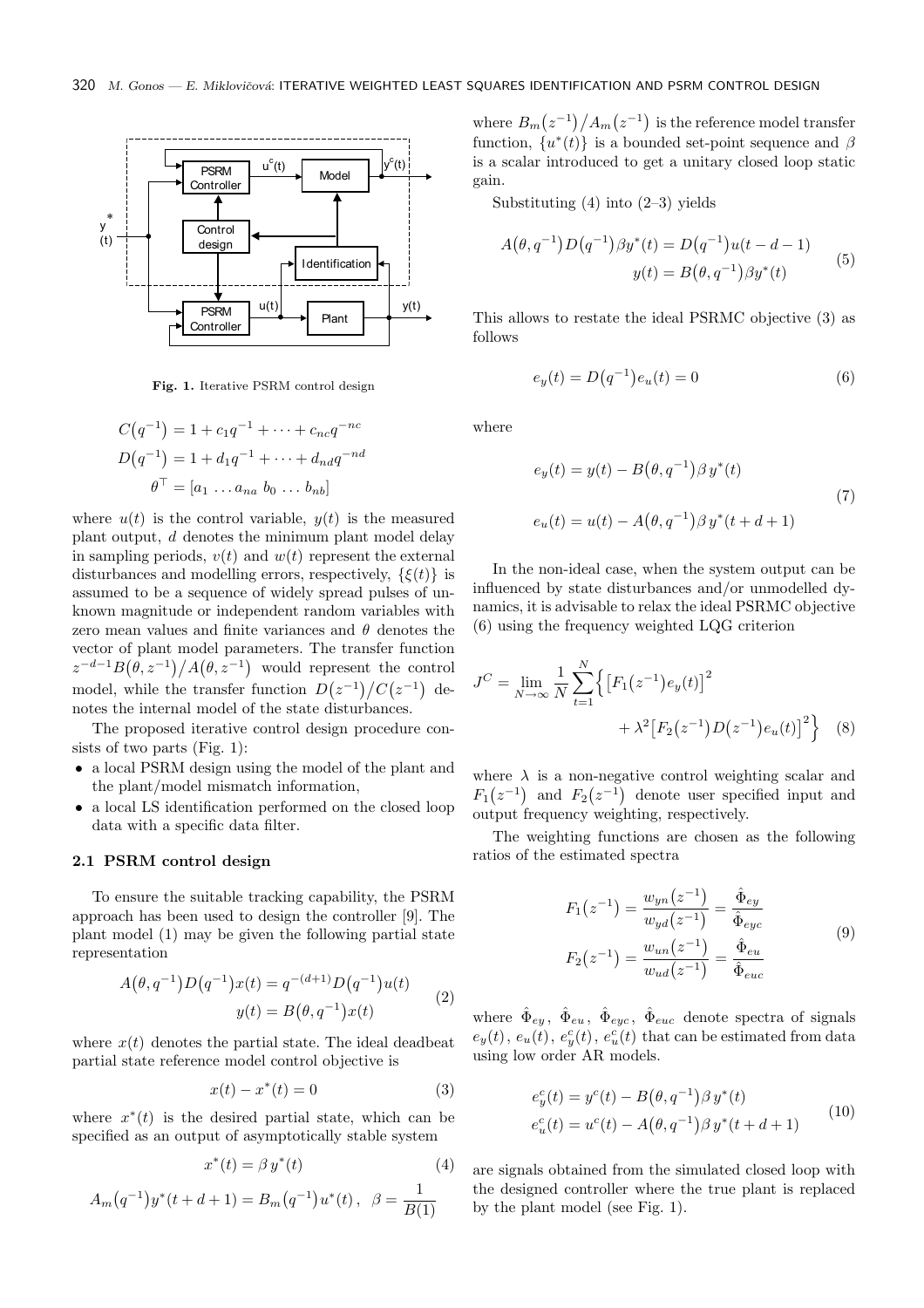The effect of frequency weightings can be interpreted as follows: if at some frequency  $\hat{\Phi}_{ey}$  is larger than  $\hat{\Phi}_{eye}$ , this means that at that frequency the model fit is poor with the consequence that the achieved performance is worse than expected from the designed system. Hence more emphasis should be put on the weighting at that frequency at the next control design stage, which is reflected by the weighting being larger than 1. If at some frequency  $\hat{\Phi}_{ey}$  is smaller than  $\hat{\Phi}_{eye}$ , this also means that at that frequency the model fit is poor but in such a way that the controller actually achieves a better performance on the true plant than on the model. The penalty at that frequency should therefore be decreased at the next control design stage to provide scope for improvement at other frequencies.

The PSRM design can be derived from the plant model reparametrization

$$
\bar{A}(\theta, q^{-1})e_y^f(t) = \bar{B}(\theta, q^{-1})e_u^f(t) + \bar{C}(q^{-1})\xi(t) \quad (11)
$$

with

$$
\bar{A}(\theta, q^{-1}) = A(\theta, q^{-1}) D(q^{-1}) w_{yd}(q^{-1}) w_{un}(q^{-1})
$$
\n
$$
\bar{B}(\theta, q^{-1}) = B(\theta, q^{-1}) w_{yn}(q^{-1}) w_{ud}(q^{-1})
$$
\n
$$
\bar{C}(q^{-1}) = C(q^{-1}) w_{yn}(q^{-1}) w_{un}(q^{-1})
$$
\n
$$
e_y^f(t) = F_1(z^{-1}) e_y(t), \quad e_u^f(t) = F_2(z^{-1}) e_u(t)
$$
\n(12)

The resulting controller can be implemented in the general linear RST form

$$
S(\theta, q^{-1})D(q^{-1})u(t) + R(\theta, q^{-1})y(t)
$$
  
=  $T(q^{-1})y^*(t + d + 1)$  (13)

with 
$$
P_c(\theta, q^{-1}) = A(\theta, q^{-1})D(q^{-1})S(\theta, q^{-1})
$$
  
+  $B(\theta, q^{-1})R(\theta, q^{-1}).$ 

The corresponding tracking and regulation dynamics are given by

$$
y(t) = B(\theta, q^{-1})\beta y^*(t)
$$
  
\n
$$
P_c(\theta, q^{-1})y(t) = S(\theta, q^{-1})C(q^{-1})\xi(t)
$$
\n(14)

As can be seen from equation (14), the PSRM concept allows to separate the desired tracking behaviour and desired regulation dynamics. The latter is closely related to the characteristic polynomial  $P_c(\theta, q^{-1})$  which can be factored as follows

$$
P_c(\theta, q^{-1}) = P_f(\theta, q^{-1}) P_0(\theta, q^{-1})
$$
 (15)

where  $P_f(\theta, q^{-1})$  and  $P_0(\theta, q^{-1})$  denote the associated feedback control characteristic polynomial and the state observer respectively.



Fig. 2. Plant model Bode plots

# 2.2 Closed-loop identification

The identification component of our iterative approach is based on the recursive least-squares algorithm

$$
\varepsilon(t, \hat{\theta}(t-1)) = y(t) - \phi^{\top}(t)\hat{\theta}(t-1)
$$

$$
K(t) = \frac{P(t-1)\phi(t)}{1 + \phi^{\top}(t)P(t-1)\phi(t)}
$$

$$
P(t) = P(t-1) - K(t)\phi^{\top}(t)P(t-1)
$$

$$
\hat{\theta}(t) = \hat{\theta}(t-1) + P(t)\phi(t)\varepsilon(t, \hat{\theta}(t-1))
$$

$$
= \hat{\theta}(t-1) + K(t)\varepsilon(t, \hat{\theta}(t-1))
$$

with

$$
\phi(t) = \left[ -y(t-1) \dots - y(t-na) u(t-1) \dots u(t-nb) \right]^\top
$$

$$
\hat{\theta}(t)^\top = \left[ \hat{a}_1(t) \dots \hat{a}_{na}(t) \hat{b}_0(t) \dots \hat{b}_{nb}(t) \right]
$$

In our case the identification criterion is modified by introducing the data weighting filter

$$
J^{I}(\theta) = \frac{1}{N} \sum_{t=1}^{N} \left[ \varepsilon_{f}(\theta, t) \right]^{2}
$$

$$
\triangleq \frac{1}{N} \sum_{t=1}^{N} \left\{ L(\theta, z^{-1}) \left[ y(t) - \hat{y}(\theta, t) \right] \right\}^{2} \quad (17)
$$

where the transfer function  $L(\theta, z^{-1})$  denotes the transfer function of a stable linear data filter operating on the prediction error which allows to favour some "interesting" data against the other "less interesting" for parameter estimation

$$
\left| L(\theta, z^{-1}) \right|^2 = \frac{\left| D(z^{-1}) \right|^2 \left| C(z^{-1}) \right|^2 \left[ \left| S(\theta, z^{-1}) \right|^2 + \lambda \left| R(\theta, z^{-1}) \right|^2 \right]}{\left| P_c(\theta, z^{-1}) \right|^2} \tag{18}
$$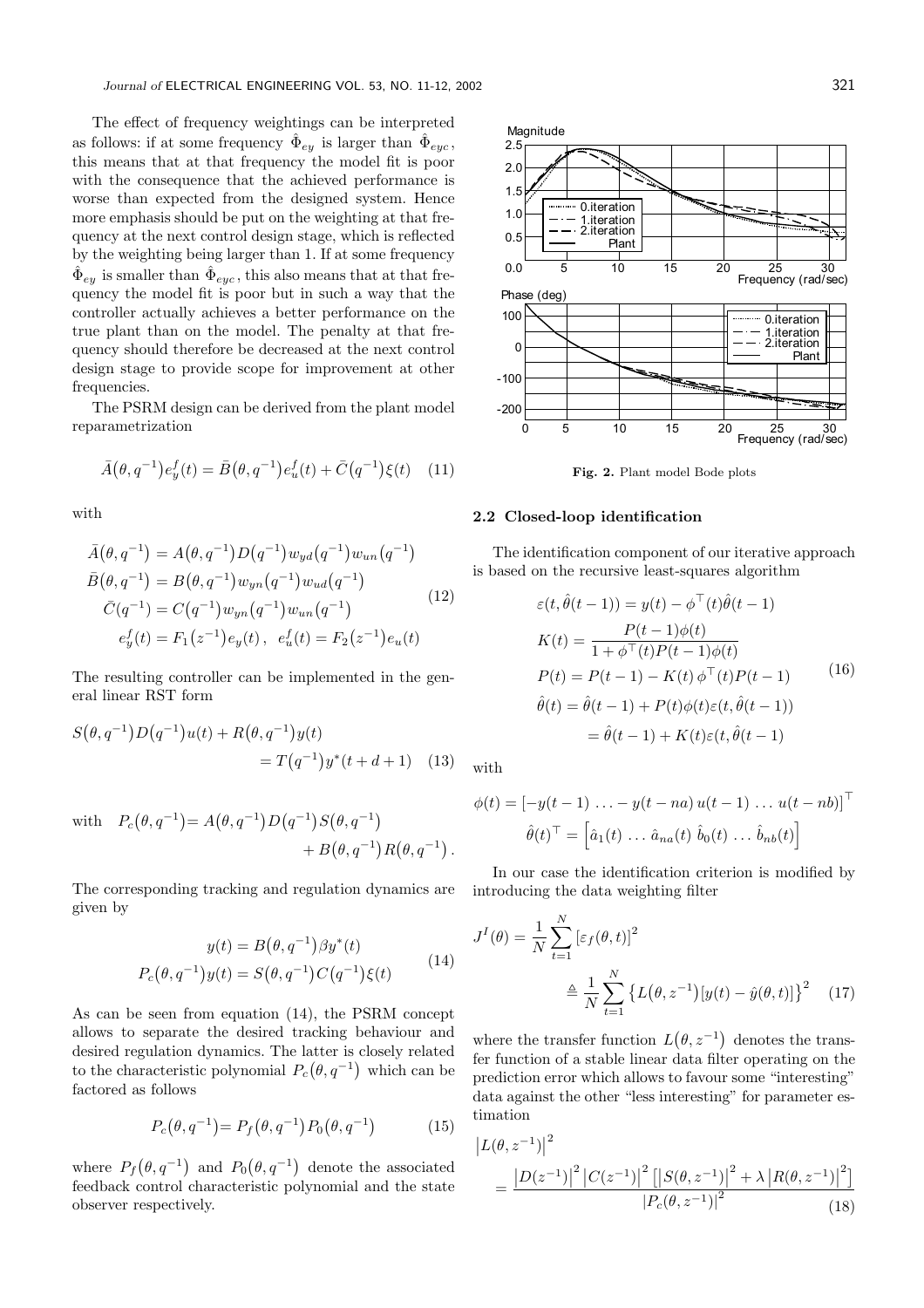

Fig. 3. Identification filter Bode plot

where  $C(z^{-1})$  is an observer polynomial and  $R(\theta, z^{-1})$ and  $S(\theta, z^{-1})$  are the polynomials of the PSRM controller implemented in the form (13). The identification data filter  $L(\theta, z^{-1})$  can be calculated using the spectral factorization [10].

The identification hence aims to minimize the error between the real plant and the plant model emphasized in the frequency ranges important for control.

### 2.3 Iterative PSRM control design

We can now summarize our iterative control design algorithm:

- **Initial identification.** Select  $L(\theta, z^{-1}) = 1$  or any nonconstant filter if a priori information about the true plant is available. Perform an experiment in open loop or with a pre-existing controller to obtain an initial model  $\hat{P}_0(\theta, z^{-1})$ . Set  $i = 0$ .
- Initial control design. Choose  $F_1(\theta, z^{-1}) = F_2(\theta, z^{-1})$ = 1. With plant model  $\hat{P}_0(\theta, z^{-1})$  design controller  $C_0(\theta, z^{-1})$  via minimization of the local control criterion and perform a closed loop experiment with controller  $C_0(\theta, z^{-1})$ .
- **Step 1** Compute identification filter  $L_i(\theta, z^{-1})$ .
- Step 2 *Model identification*. Using the least-squares identification method with filter  $L_i(\theta, z^{-1})$  and closed loop input-output data compute plant model  $\hat{P}_{i+1}(\theta, z^{-1})$ .
- Step 3 Real plant and model experiment. With controller  $C_i(\theta, z^{-1})$  acting in feedback with real plant generate closed-loop signals  $\{y(t)\}, \{u(t)\}\$  and with the same controller acting in feedback with plant model  $\hat{P}_{i+1}(\theta, z^{-1})$  simulate closed-loop signals  $\{y^{c}(t)\}\$ and  $\{u^c(t)\}.$



Fig. 4. True plant output response

Step 4 *PSRM controller design*. Compute the frequency weighting filters included in local control criterion and design the controller  $C_{i+1}(\theta, z^{-1})$ . Set  $i = i + 1$ .

Repeat steps 1 to 4 until the desired performances are obtained. Note that significant improvement in performance is usually obtained during the first two or three iterations and not much improvement is obtained by doing further iterations. Users should by aware that this iterative identification/control scheme can sometimes diverge, but it is not our intention to analyze the reasons for such divergence in this paper. Nevertheless, the sufficient condition for the convergence of this algorithm is to reject each model that does not improve the performances.

The proposed iterative control design is focused directly on performance enhancement. There is no implied quality of robust stability. However the stability robustness test can be introduced into the iterative procedure in which the robust stability of the plant with a new controller obtained from a model is evaluated before this new controller is applied to the plant.

# 3 EXAMPLE

In order to illustrate the effectiveness of this design strategy consider the  $5<sup>th</sup>$  order true plant

$$
P(\theta, z^{-1}) = (z^{-1} - 1.2z^{-2} - 0.3z^{-3} + 0.156z^{-4}
$$
  
+ 0.0845z^{-5}) / (1 - 1.25z^{-1} + 0.4575z^{-2} + 0.0279z^{-3}  
- 0.0491z^{-4} + 0.0077z^{-5}) (19)

whose output is affected by white noise signal with variance equal to 0.01 filtered by true noise transfer function

$$
H(z^{-1}) = \frac{2}{1 + 0.6121z^{-1}}
$$
 (20)